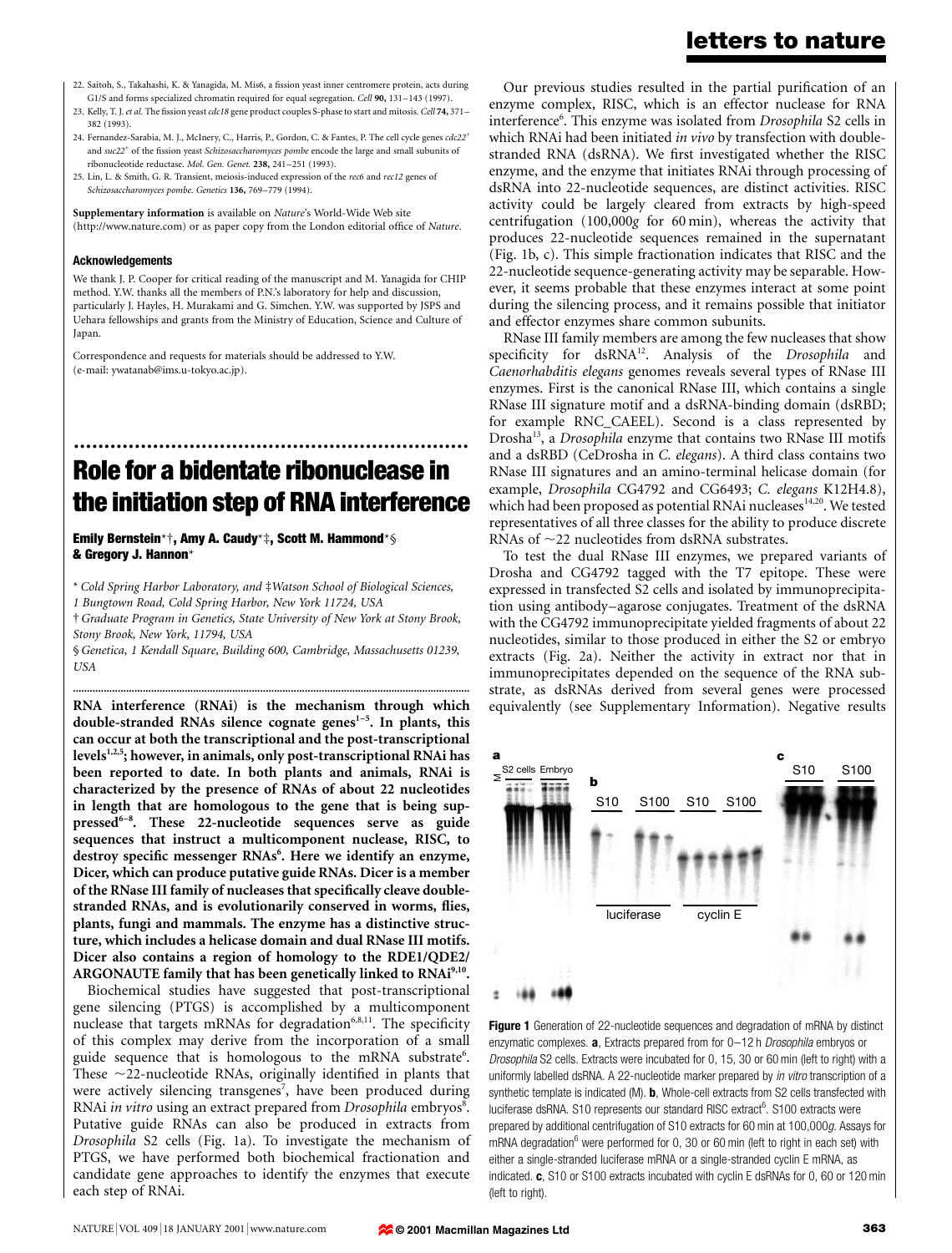### letters to nature

were obtained with Drosha and with immunoprecipitates of a DExH box helicase (Homeless<sup>15</sup>; see Fig. 2a and b). Western blotting confirmed that each of the tagged proteins was expressed and immunoprecipitated similarly (see Supplementary Information). Thus, we conclude that CG4792 may carry out the initiation step of RNAi by producing guide sequences of about 22 nucleotides from dsRNAs. Because of its ability to digest dsRNA into uniformly sized, small RNAs, we have named this enzyme Dicer (Dcr). Dicer mRNA is expressed in embryos, in S2 cells and in adult flies, which is consistent with the presence of functional RNAi machinery in all of these contexts (see Supplementary Information).

An antiserum directed against the carboxy terminus of the Dicer protein (Dicer-1, CG4792) could immunoprecipitate a nuclease activity from either the Drosophila embryo extracts or from S2 cell lysates that produced RNAs of about 22 nucleotides from dsRNA substrates (Fig. 2c). The putative guide RNAs that are produced by the Dicer-1 enzyme precisely co-migrate with 22-nucleotide sequences that are produced in extract, and with 22-nucleotide sequences that are associated with the RISC enzyme (Fig. 2d, f). The enzyme that produces guide RNAs in Drosophila embryo extracts is ATP dependent<sup>8</sup>. Depletion of this cofactor resulted in a roughly sixfold reduction of dsRNA cleavage rate and in the production of RNAs with a slightly lower mobility. Of note, both Dicer-1 immunoprecipitates and extracts from S2 cells require ATP for the production of  $\sim$ 22-nucleotide sequences (Fig. 2d). We did not observe the accumulation of lower-mobility products in these cases, although we did routinely observe these in ATP-depleted embryo extracts. The requirement of this nuclease for ATP is an unusual property, and may indicate that unwinding of guide RNAs by the helicase domain is required for the enzyme to act catalytically.

For efficient induction of RNAi in C. elegans and in Drosophila, the initiating RNA must be double-stranded and must also be several hundred nucleotides in length<sup>4</sup>. Similarly, Dicer was inactive against single-stranded RNAs regardless of length (see Supplementary Information). The enzyme could digest both 200- and 500 nucleotide dsRNAs, but was significantly less active with shorter substrates (see Supplementary Information). In contrast, Escherichia coli RNase III could digest to completion dsRNAs of 35 or 22 nucleotides (data not shown). This suggests that the substrate preferences of the Dicer enzyme may contribute to, but not wholly determine, the size dependence of RNAi.

To determine whether the Dicer enzyme is involved in RNAi in vivo, we depleted Dicer activity from S2 cells and tested the effect on dsRNA-induced gene silencing. Transfection of S2 cells with a



Figure 2 Production of 22-nucleotide sequences by CG4792/Dicer. a, Drosophila S2 cells transfected with plasmids that direct expression of T7-epitope-tagged versions of Drosha, CG4792/Dicer-1 and Homeless or untagged  $\beta$ -galactosidase. Proteins were immunoprecipitated and incubated with cyclin E dsRNA for 0 or 60 min. Reactions in Drosophila embryo and S2 cell extracts are shown. **b**, Domain structures of CG4792/ Dicer-1, Drosha and Homeless. c, Immunoprecipitates prepared from detergent lysates of S2 cells using Dicer antiserum. As controls, similar preparations were made with a preimmune serum and an immune serum that had been pre-incubated with an excess of antigenic peptide. Cleavage reactions in which each of these precipitates was incubated with a  $\sim$ 500 nucleotide fragment of *Drosophila* cyclin E are shown. An incubation of the substrate in *Drosophila* embryo extract is shown. **d**, Dicer immunoprecipitates incubated with dsRNA substrates in presence or absence of ATP. The same substrate was also

incubated with ATP-added or ATP-depleted S2 extracts. e, Drosophila S2 cells transfected with uniformly,  $3^{2}P$ -labelled dsRNA corresponding to the first 500 nucleotides of GFP. RISC complex was affinity purified using a histidine-tagged version of Drosophila Ago-2, a component of the RISC complex (Hammond et al., manuscript in preparation). RISC was isolated under ribosome-associated (ls, low salt) or soluble, ribosome-extracted (hs, high salt) conditions<sup>6</sup>. The spectrum of labelled RNAs in the total lysate is shown. f, Comparison of guide RNAs produced by incubation of dsRNA with a Dicer immunoprecipitate, with guide RNAs present in affinity-purified RISC complex. These comigrate on a gel that has single-nucleotide resolution. The control lane shows an affinity selection for RISC from cells transfected with labelled dsRNA, but not with the epitopetagged Drosophila Ago-2.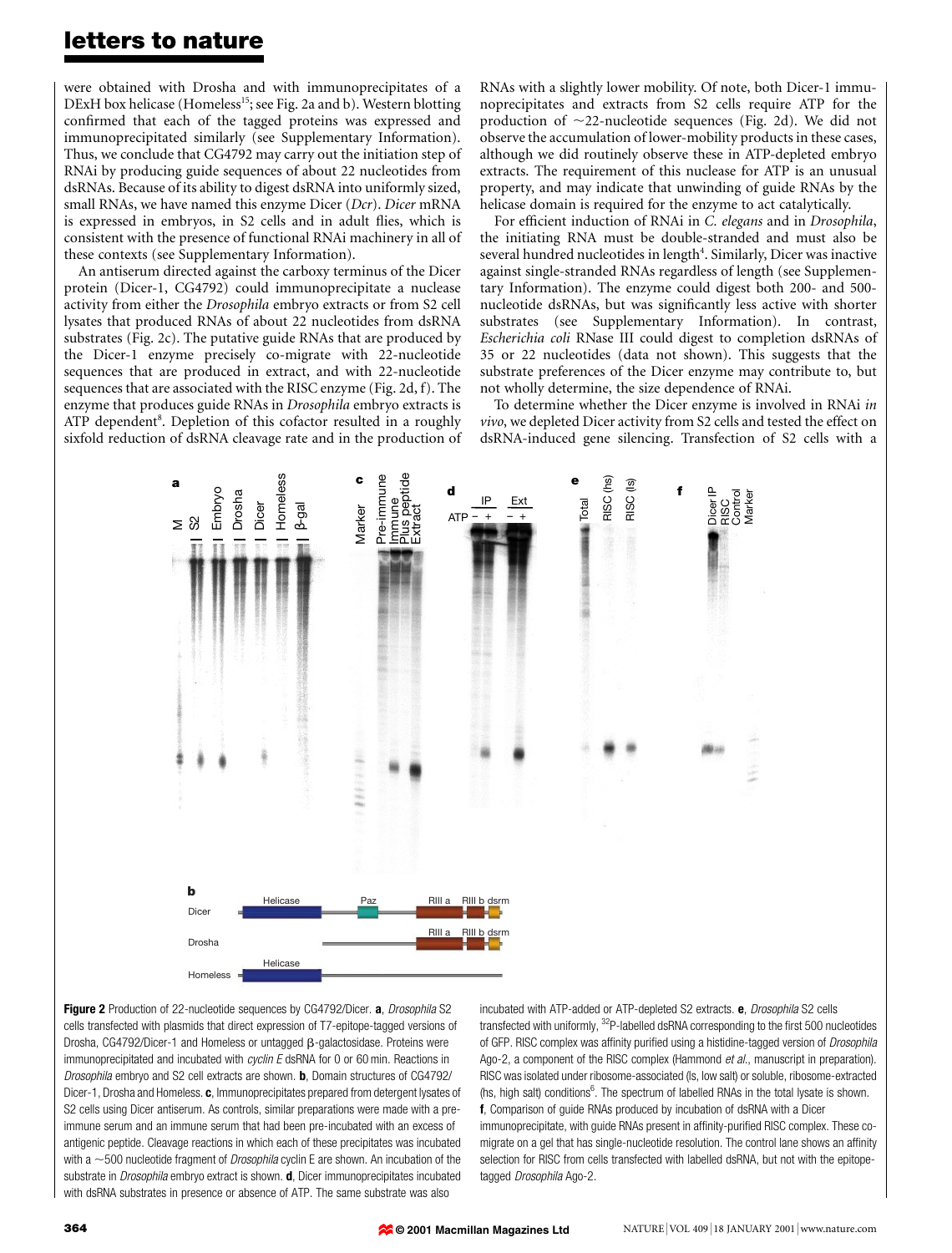### letters to nature

mixture of dsRNAs homologous to the two Drosophila Dicer genes (CG4792 and CG6493) resulted in a roughly 6-7-fold reduction of Dicer activity either in whole-cell lysates or in Dicer-1 immunoprecipitates (Fig. 3a and b). Transfection with a control dsRNA (murine caspase-9) had no effect. Qualitatively similar results were seen if Dicer mRNA was examined by northern blotting (data not shown). Depletion of Dicer substantially compromised the ability of cells to silence an exogenous, green fluorescent protein (GFP) transgene by RNAi (Fig. 3c). These results indicate that Dicer may be involved in RNAi in vivo. The lack of complete inhibition of silencing may result from an incomplete suppression of Dicer or may indicate that in vivo guide RNAs may be produced by more than one mechanism.

Our results indicate that the process of RNAi can be divided into at least two distinct steps. Initiation of PTGS would occur on processing of a dsRNA by Dicer into  $\sim$ 22-nucleotide guide sequences, although we cannot formally exclude the possibility that another Dicer-associated nuclease may participate in this process. These guide RNAs would be incorporated into a distinct nuclease complex (RISC) that targets single-stranded mRNAs for degradation. An implication of this model is that the guide sequences are themselves derived directly from the dsRNA that triggers the response. In accord with this model, we have shown that  $32P$ -labelled, exogenous dsRNAs that have been introduced into S2 cells by transfection are incorporated into the RISC enzyme as 22 nuclotide sequences (Fig. 2e).

A notable feature of the Dicer family is its evolutionary conservation. Homologues are found in C. elegans (K12H4.8), Arabidopsis (for example, CARPEL FACTORY<sup>16</sup>, T25K16.4 and AC012328 $\_1$ ), mammals  $(Helicase-MOI<sup>17</sup>)$  and Schizosaccharomyces pombe (YC9A\_SCHPO) (see Supplementary Information for comparisons). In fact, the human Dicer family member is capable of generating  $\sim$ 22-nucleotide RNAs from dsRNA substrates (see



Figure 3 Dicer participates in RNAi. a, Drosophila S2 cells transfected with dsRNAs corresponding to the two Drosophila Dicers (CG4792 and CG6493) or control dsRNA corresponding to murine caspase-9 (casp9). Cytoplasmic extracts of these cells were tested for Dicer activity. Transfection with Dicer dsRNA reduces activity in lysates 7.4-fold. b, Dicer-1 antiserum (CG4792) used to prepare immunoprecipitates from S2 cells (treated as above). Dicer dsRNA reduces the activity of Dicer-1 6.2-fold. c, GFP expression of co-transfected cells. Three independent experiments were quantified by FACS. A comparison of the relative percentage of GFP-positive cells is shown for control (GFP plasmid plus luciferase dsRNA) or silenced (GFP plasmids plus GFP dsRNA) populations in cells that had previously been transfected with either control (caspase-9) or Dicer dsRNAs.

Supplementary Information), which indicates that these structurally similar proteins may all share similar biochemical functions. Exogenous dsRNAs can affect gene function in early mouse embryos<sup>18</sup>, and our results suggest that this regulation may be accomplished by evolutionarily conserved RNAi machinery.

In addition to RNase III and helicase motifs, searches of the PFAM database indicate that each Dicer family member also contains a PAZ domain (see Supplementary Information)<sup>19,20</sup>. This sequence was defined on the basis of its conservation in the Zwille/ARGONAUTE/Piwi family that has been implicated in RNAi by mutations in C. elegans (Rde-1)<sup>9</sup> and Neurospora (Qde-2)<sup>10</sup>. Although the function of this domain is unknown, it is notable that this region of homology is restricted to two gene families that participate in dsRNA-dependent silencing. Both the ARGONAUTE and Dicer families have also been implicated in common biological processes, namely the determination of stem-cell fates. A hypomorphic allele of carpel factory, a member of the Dicer family in Arabidopsis, is characterized by increased proliferation in floral meristems<sup>16</sup>. This phenotype and a number of other characteristic features are also shared by Arabidopsis ARGONAUTE (ago1-1) mutants<sup>21</sup> (C. Kidner and R. Martiennsen, personal communication). These genetic analyses provide evidence that RNAi may be more than a defensive response to unusual RNAs, but may also have integral functions in the regulation of endogenous genes.

With the identification of Dicer as a potential catalyst of the initiation step of RNAi, we have begun to unravel the biochemical basis of this unusual mechanism of gene regulation. It is now important to determine whether the conserved family members from other organisms, particularly mammals, also have a function in dsRNA-mediated gene regulation.

Note added in proof: Yang et al.<sup>22</sup> have recently presented evidence that guide RNAs are derived directly from dsRNA in Drosophila embryos. Fagard et al.<sup>23</sup> have recently shown that Arabidopsis Ago1 is involved in PTGS.  $\Box$ 

### Methods

#### Plasmid constructs

A full-length complementary DNA encoding Drosha was obtained by polymerase chain raaction (PCR) from an expressed sequence tag sequenced by the Berkeley Drosophila genome project. The T7 epitope-tag was added to the N terminus of each cDNA by PCR, and the tagged cDNAs were cloned into pRIP—a retroviral vector designed specifically for expression in insect cells (E. B., unpublished observations). In this vector, expression is driven by the Orgyia pseudotsugata IE2 promoter (Invitrogen). As no cDNA was available for CG4792/Dicer, a genomic clone was amplified from a bac (bacterial artificial chromosome) (BACR23F10; obtained from the BACPAC Resource Center in the Deptartment of Human Genetics at the Roswell Park Cancer Institute). We added a T7 epitope tag at the N terminus of the coding sequence during amplification. We isolated the human DICER gene from a cDNA library prepared from HaCaT cells (G.J.H., unpublished observations). A T7-tagged version of the complete coding sequence was cloned into pCDNA3 (Invitrogen) for expression in human cells (LinX-A).

#### Cell culture and extract preparation

We cultured S2 cells at 27 °C in 5%  $CO<sub>2</sub>$  in Schneider's insect media supplemented with 10% heat-inactivated fetal bovine serum (Gemini) and 1% antibiotic-antimycotic solution (Gibco BRL). Cells were collected for extract preparation at  $10^7$  cells per ml. The cells were washed in PBS and resuspended in a hypotonic buffer (10 mM HEPES pH 7.0,  $2 \text{ mM MgCl}_2$  and 6 mM  $\beta$ -mercaptoethanol) and lysed. We centrifuged cell lysates at 20,000g for 20 min. We stored extracts at  $-80$  °C. We reared Drosophila embryos in fly cages by standard methodologies and collected them every 12 h. We dechorionated the embryos in 50% chlorox bleach and washed them thoroughly with distilled water. Lysis buffer (10 mM Hepes, 10 mM KCl, 1.5 mM  $MgCl<sub>2</sub>$ , 0.5 mM EGTA, 10 mM  $\beta$ -glycerophosphate, 1 mM dithiothreitol (DTT) and 0.2 mM PMSF) was added to the embryos, and extracts were prepared by homogenization in a tissue grinder. Lysates were centrifuged for 2 h at 200,000g, and were frozen at  $-80^{\circ}$ C. LinX-A cells, a highly transfectable derivative of human 293 cells (L. Xie and G.J.H., unpublished observations) were maintained in DMEM/10% FCS.

#### Transfections and immunoprecipitations

We transfected S2 cells using a calcium phosphate procedure essentially as described<sup>6</sup>. Transfection rates were about 90%, as monitored in controls using an in situ b-galactosidase assay. We also transfected LinX-A cells by calcium phosphate co-precipitation. For immunoprecipitations, cells ( $\sim$  5  $\times$  10<sup>6</sup> per immunoprecipitate) were